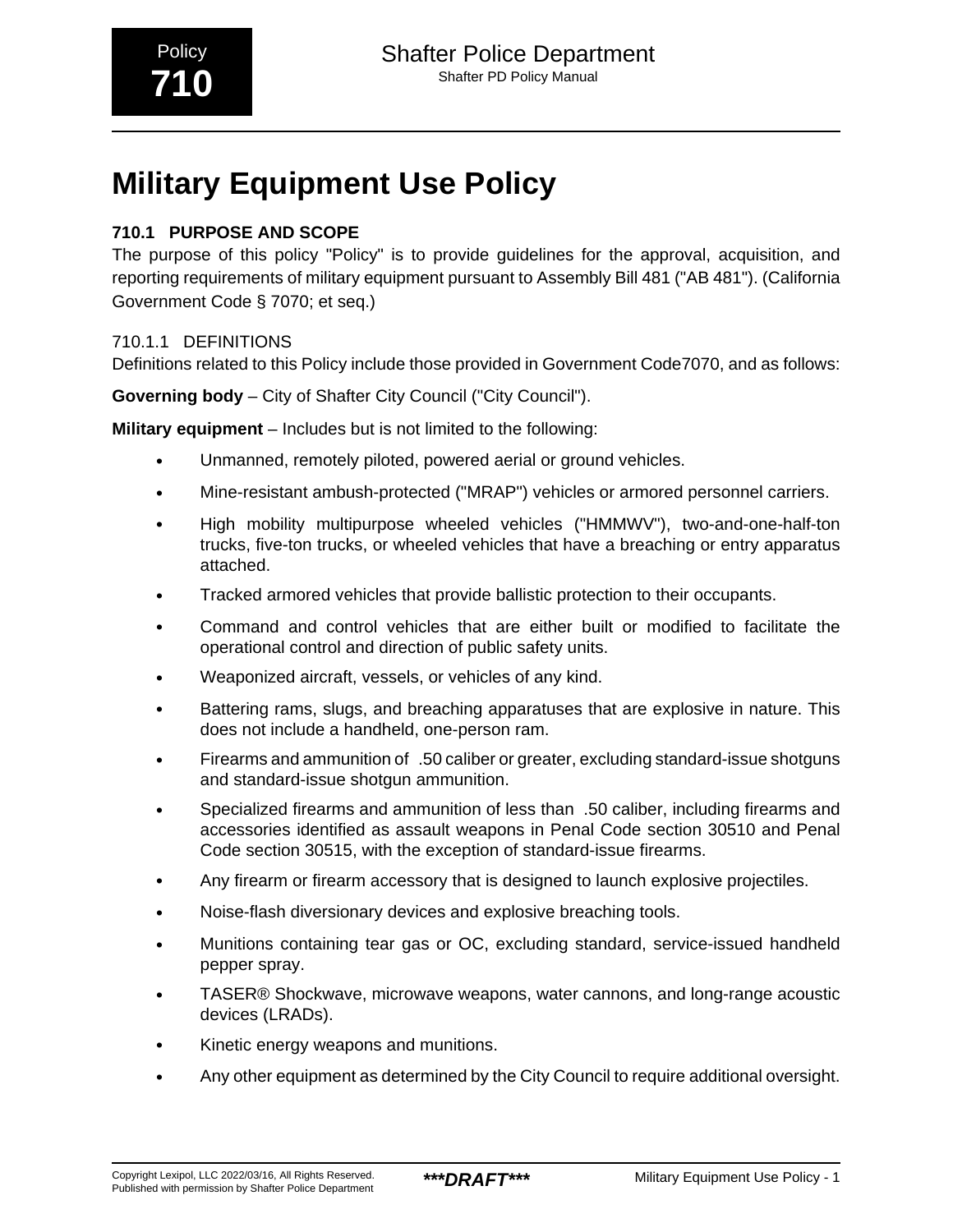## Shafter Police Department

Shafter PD Policy Manual

### Military Equipment Use Policy

### **710.2 POLICY**

It is the Policy of the Shafter Police Department ("Department") that members of this Department comply with the provisions of AB 481 with respect to funding, acquisition and use of military equipment.

### **710.3 MILITARY EQUIPMENT COORDINATOR**

The Chief of Police shalldesignate a member of this Department to act as the military equipment coordinator. The responsibilities of the military equipment coordinator include but are not limited to:

- (a) Acting as liaison to the City Council for matters related to the requirements of this Policy.
- (b) Identifying Department equipment that qualifies as military equipment in the current possession of the Department, or the equipment the Department intends to acquire that requires approval by the City Council.
- (c) Conducting an inventory of all military equipment at least annually.
- (d) Collaborating with any allied agency that may use military equipment within the jurisdiction of the Department.
- (e) Preparing for, scheduling, and coordinating the annual community engagement meeting to include:
	- 1. Publicizing the details of the meeting and
	- 2. Preparing for public questions regarding the Department'sfunding, acquisition, and use of military equipment.
- (f) Preparing the annual military equipment report for submission to the Chief of Police and ensuring that the report is made available on the Department website.
- (g) Establishing the procedure for a person to register a complaint or concern, or how that person may submit a question about the use of a type of military equipment, and how the Department will respond in a timely manner.

### **710.4 MILITARY EQUIPMENT INVENTORY**

The list of qualifying military equipment for the Department is attached to this Policy as Exhibit "A" and incorporated into the Policy by this reference.

[See attachment: SHAFTER POLICE MILITARY EQUIPMENT INVENTORY.pdf](#page-5-0)

### **710.5 APPROVAL**

The Chief of Police or the authorized designee shall obtain approval from the City Council by way of an ordinance adopting the policy. As part of the approval process, the Chief of Police or the authorized designee shall ensure the policy is submitted to the City Counciland is available on the Department website at least thirty (30) days prior to any public hearing concerning the Policy. The Policy must be approved by the City Council prior to engaging in any of the following:

(a) Requesting military equipment made available pursuant to 10 USC § 2576(a).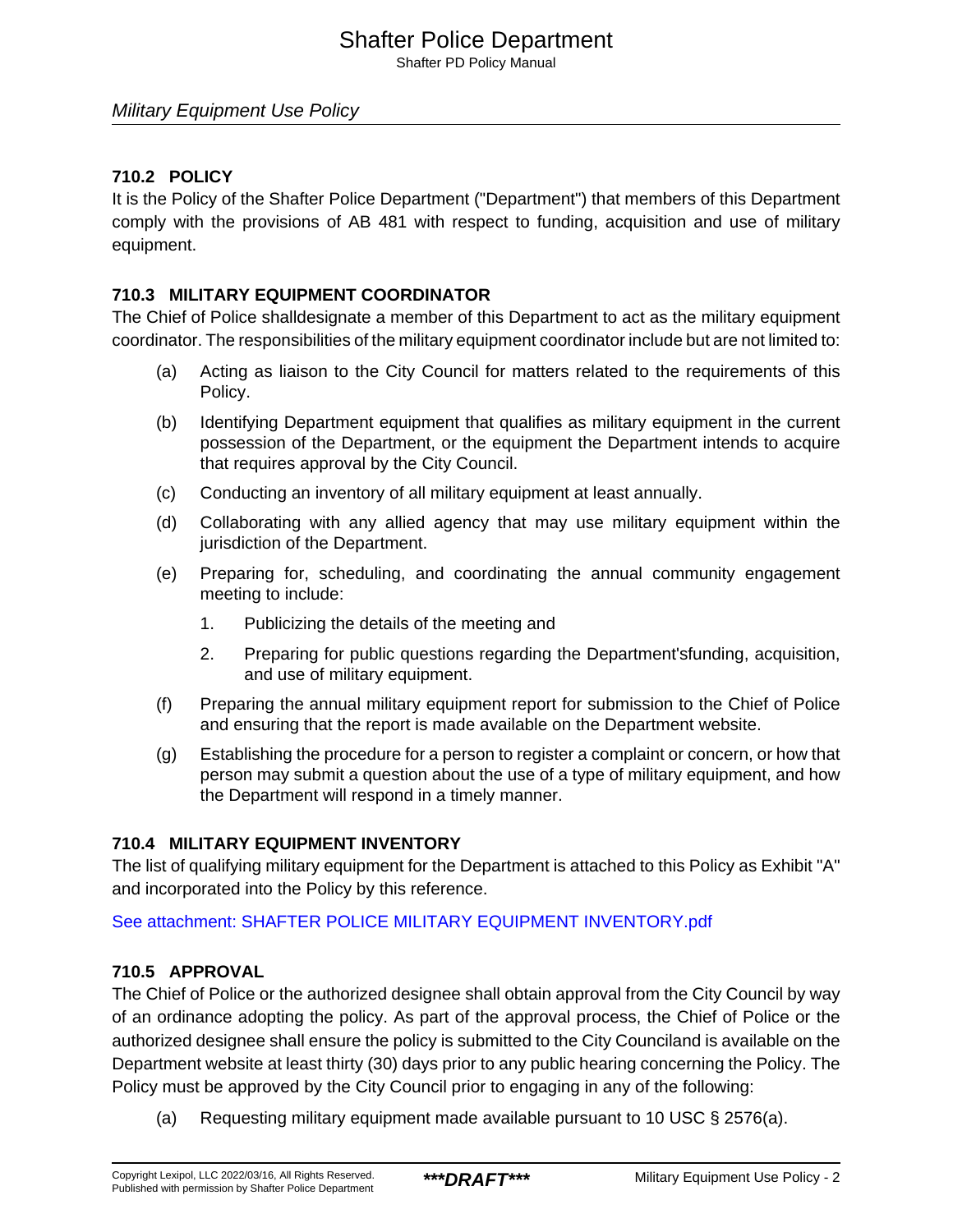Shafter PD Policy Manual

- (b) Seeking funds for military equipment, including but not limited to applying for a grant, soliciting or accepting private, local, state, or federal funds, in-kind donations, or other donations or transfers.
- (c) Acquiring military equipment either permanently or temporarily, including by borrowing or leasing.
- (d) Collaborating with another law enforcement agency in the deployment or other use of military equipment within the jurisdiction of this Department.
- (e) Using any new or existing military equipment for a purpose, in a manner, or by a person not previously approved by the City Council.
- (f) Soliciting or responding to a proposal for, or entering into an agreement with, any other person or entity to seek funds for, apply to receive, acquire, use, or collaborate in the use of military equipment.
- (g) Acquiring military equipment through any means not provided above.

## **710.6 COORDINATION WITH OTHER JURISDICTIONS**

Military equipment used by any other member this Department shall be approved for use in accordance with this Policy. Military equipment used by other jurisdictions that are providing mutual aid to the City of Shafter, or otherwise engaged in law enforcement operations in the City, shall comply with their respective military equipment use policies in rendering mutual aid or carrying out a law enforcement function related to a criminal matter under their investigation.

## **710.7 COMPLIANCE**

Department members are bound to adhere to this Policy, in addition to state and local laws and ordinances when employing the use of military equipment at any time. Violations of the law or this Policy may result in criminal or administrative investigations and, or actions.

## **710.8 ANNUAL REPORT**

Upon approval of this Policy, the Chief of Police or the authorized designee will submit a military equipment report to the City Council for each type of military equipment approved within one year of approval, and annually thereafter for as long as the military equipment is available for use.

The Chief of Police or the authorized designee should also make each annual military equipment report publicly available on the Department website for as long as the military equipment is available for use. The report shall include all information required by Government Code section 7072 for the preceding calendar year for each type of military equipment in Department inventory.

## **710.9 COMMUNITY ENGAGEMENT**

Within 30 days of submitting and publicly releasing the annual report, the Department shall hold at least one well-publicized and conveniently located community engagement meeting, at which the Department should discuss the report and respond to public questions regarding the funding, acquisition, or use of military equipment.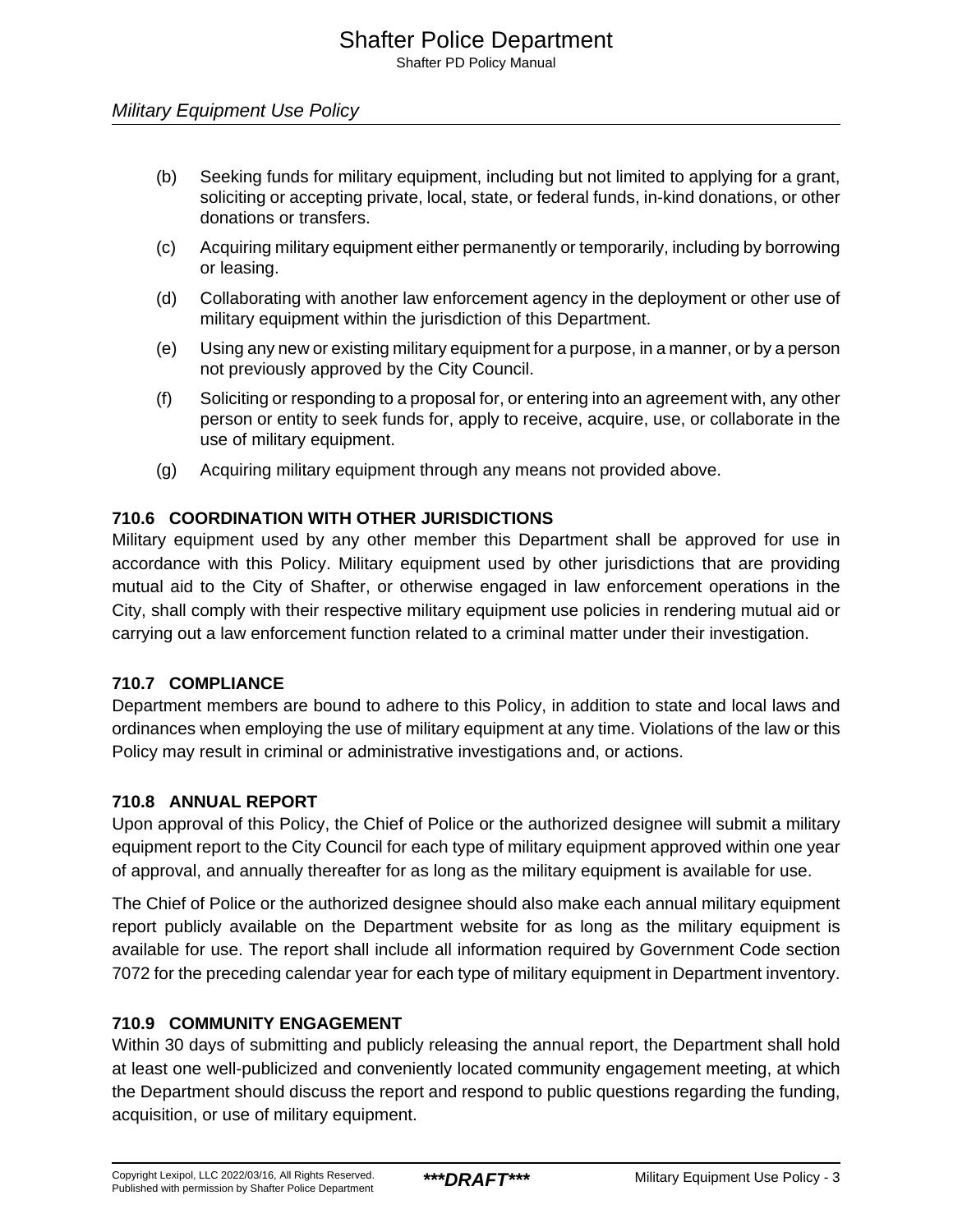## Shafter Police Department

Shafter PD Policy Manual

### Military Equipment Use Policy

### **710.10 COMPLAINT PROCESS**

Members of the public may register complaints or concerns or submit questions about the use of each specific type of military equipment in this policy by any of the following means:

- 1. Via email to: (RMILLIGAN@SHAFTER.COM)
- 2. Via phone call to: (661) 746-8500
- 3. Via mail sent to:
- Shafter Police Department
- Attn: Military Equipment Use Coordinator
- 201 Central Valley Highway

The Department is committed to responding to complaints, concerns and/or questions received through any of the above methods in a timely manner.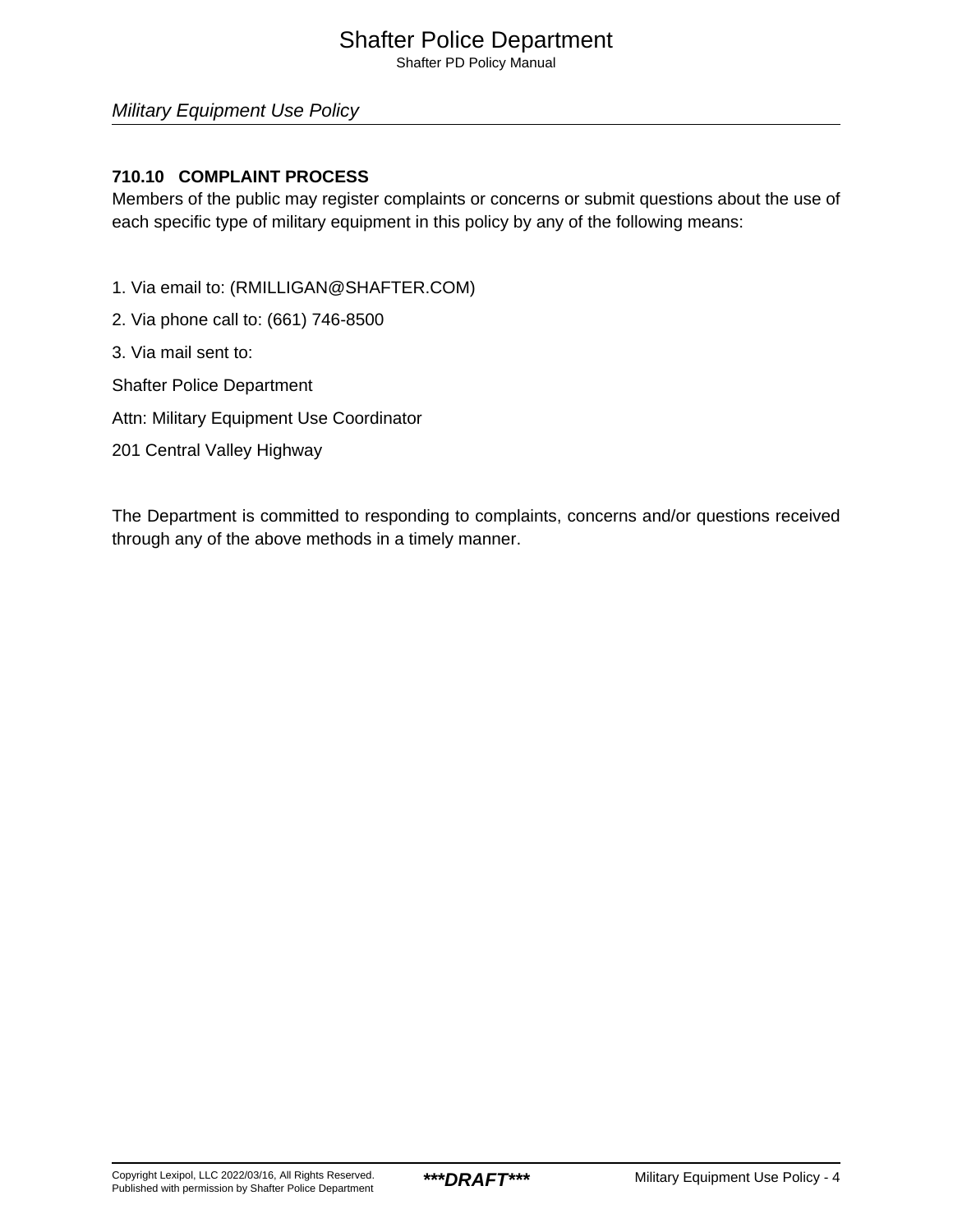## **Attachments**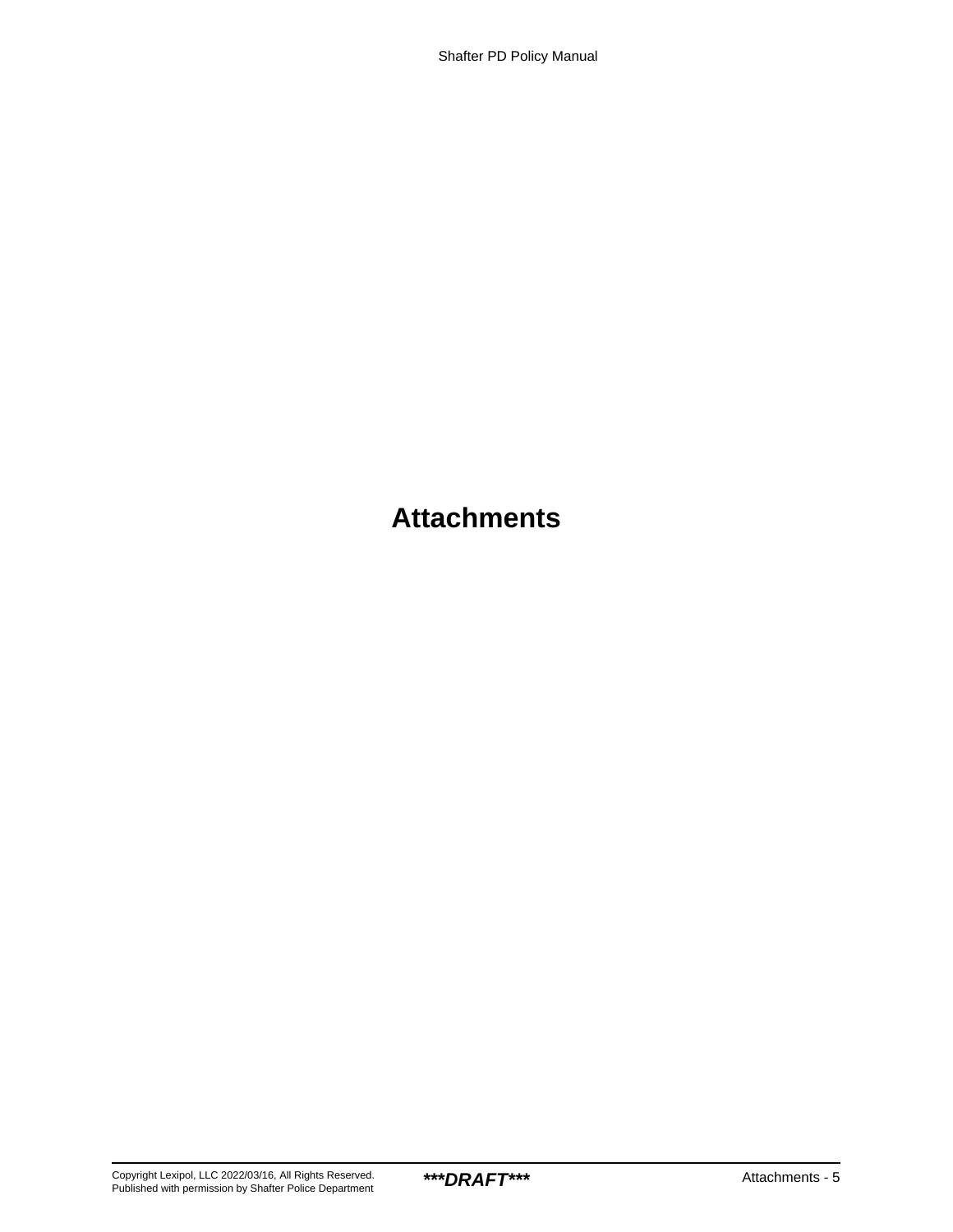# <span id="page-5-0"></span>**SHAFTER POLICE MILITARY EQUIPMENT INVENTORY.pdf**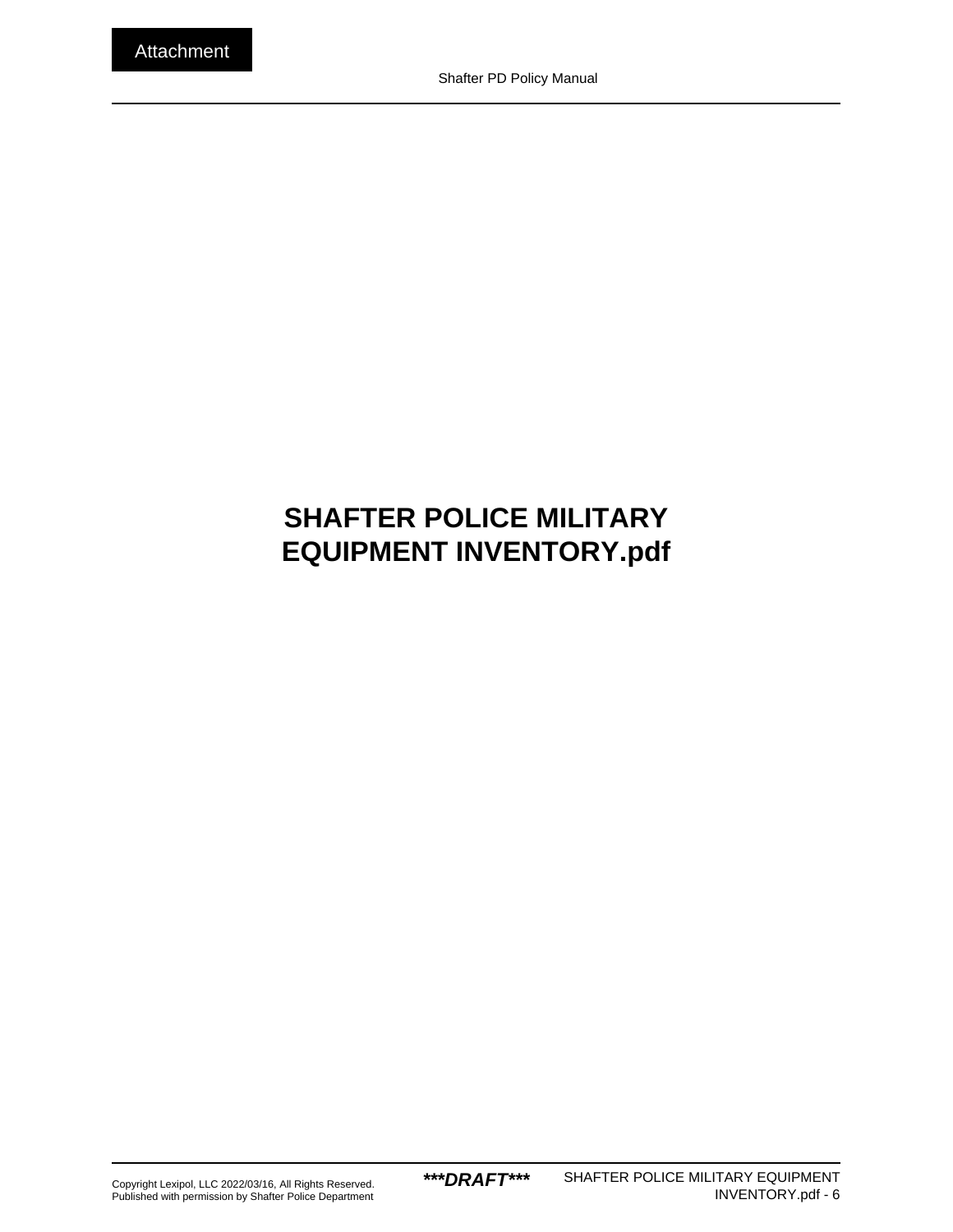### **EXHIBIT "A"**

### **MILITARY EQUIPMENT INVENTORY**

### 1. **Specialized Firearms and Ammunition (Equipment Category 10**)

a. Description, quantity, capabilities, and purchase cost:

**Rifles:** Guns that are fired from shoulder level, thereby have greater accuracy over a long distance.

Colt LE 6920‐5.56mm Patrol use, Quantity: 23, Cost: \$870.45 per unit

Colt A3‐5.56mm Patrol use, Quantity: 5, Cost: \$870.45 per unit

Remington Model 700 Bolt Action Rifle, Quantity: 1, Cost: Donated

**Ammunition:** The Winchester USA .223R1, 55 grain cartridge is the primary training ammunition for the department. The Winchester .223 55 grain Ballistic Silvertip cartridge is the primary duty ammunition deployed during potential lethal encounters.

Winchester USA 223 R1 Ammunition .223 55 grain full metal jacket, Quantity: Approx. 20,500 rounds, Cost: \$369 per 500 round case.

Winchester .223 55 grain Ballistic Silvertip, Quantity: Approx. 3,300 rounds, Cost: \$227 per 200 round case.

b. Purpose

To be used as precision weapons to address a threat with more precision and/or greater distances than a handgun, if present and feasible.

c. Authorized Use

Only members that have successfully completed department rifle training are authorized to use a rifle. (Policy 313)

d. Lifespan

Rifle – 15 years

Ammunition – Until expended

e. Fiscal Impact

Rifle annual maintenance ‐ Approximately \$50 for each rifle.

Winchester USA 223R1 Ammunition – Annual cost \$0‐\$2,000

Winchester .223 55 grain Ballistic Silvertip Ammunition – Annual cost \$0‐\$3,000

f. Training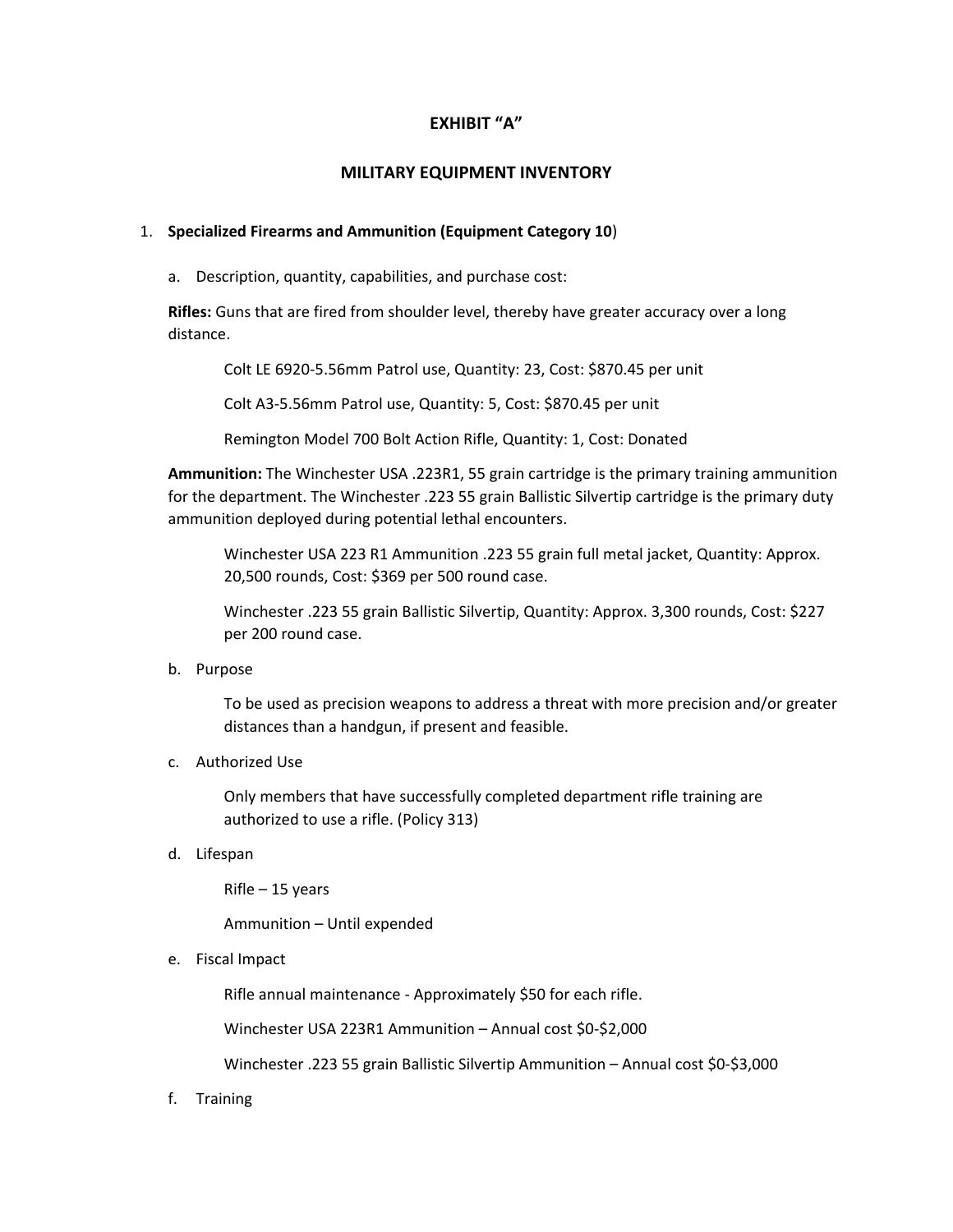Prior to using a rifle, officers must be certified by POST instructors in the operation of the rifle. Additionally, all members that operate any rifle are required to pass a range qualification two times a year.

g. Legal and Procedural Rules

Use is established under **Policy 313** of the Shafter Police Department. It is the policy of the Shafter Police Department to utilize rifles only for official law enforcement purposes, and pursuant to State and Federal law regarding the use of force.

### 2. **Noise Flash Diversionary Devices (Equipment Category 12**)

a. Description, quantity, capabilities, and purchase cost:

**Distraction Devices**: A distract device is ideal for distracting dangerous suspects during assaults, hostage rescue, room entry or other high‐risk arrest situations.

Combined Tactical System, 7290 Low Roll Distraction Device, cost: Acquired from the MCCF closure, quantity: 16. A non‐bursting, non‐fragmenting, limited rolling device that produces a thunderous bang with an intense bright light. Ideal for distracting dangerous suspects during assaults, hostage rescue, room entry or other high‐risk arrest situations

### b. Purpose

To produce atmospheric over‐pressure and brilliant white light and, as a result, can cause short-term (6 - 8 seconds) physiological/psychological sensory deprivation to give officers a tactical advantage.

### c. Authorized Use

Diversionary Devices shall be used:

- 1. By officers who have been trained in their proper use.
- 2. In hostage and barricaded subject situations.
- 3. In high‐risk warrant (search/arrest) services where there may be extreme hazards to officers or there is no response from suspects from announcements
- 4. During other high-risk situations where their use would enhance officer safety.
- 5. During training exercises.

### d. Lifespan

Until used.

e. Fiscal Impact

No annual cost.

f. Training

Prior to use, officers must attend divisionary device training that is conducted by POST certified instructors.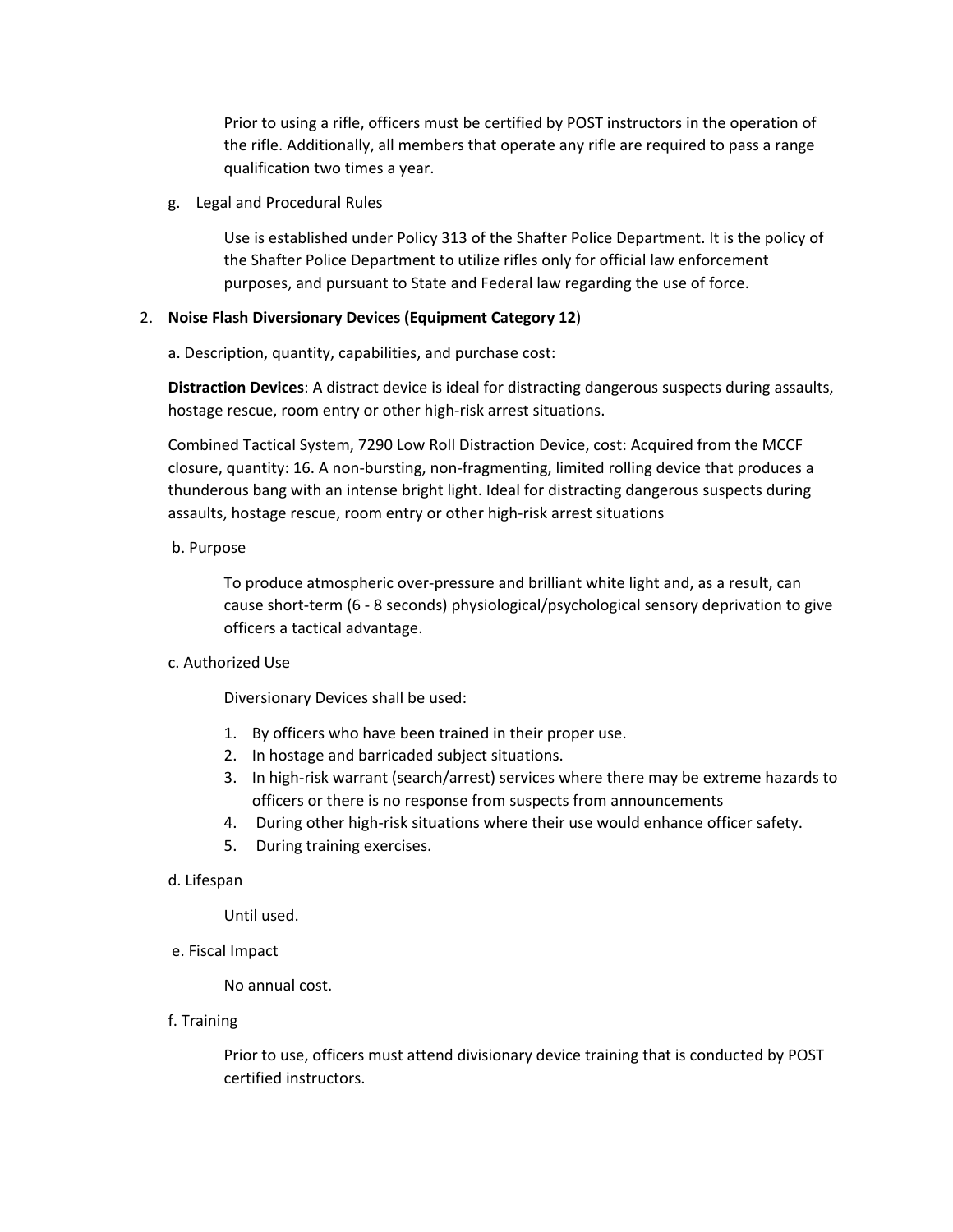g. Legal and Procedural Rules

It is the policy of the Department to utilize diversion devices only for official law enforcement purposes, and pursuant to State and Federal law regarding the use of force.

### 3. **Tear Gas (Equipment Category 12**)

a. Description, quantity, capabilities, and purchase cost:

**Chemical Agent and Smoke Canisters:** Canisters that contain chemical agents that are released when deployed.

a. Description, quantity, capabilities, and purchase cost Various Quantities of Chemical agent munitions, which are commonly referred to as "Tear gas," are used by the Department as a nonlethal tool to disperse rioting suspects and on barricaded suspects per Department Policy and applicable law. The Department uses chemical agents which are used by law enforcement across the United States: CS (2 Chlorobenzylidenemalononitrile) and OC (Oleoresin Capsicum). CS is an irritating agent and lachrymator (irritates the eyes and causes tears to flow). CS has been medically tested in the UK and US, specifically by the U.S. Army. There are no known allergic reactions to CS. OC was de‐regulated in California in 1996, is endorsed by the FBI, and is available to civilians to legally possess (2.5 oz. or less). OC is an inflammatory agent which causes involuntary closure of eyes (open in 2‐5 minutes) and respiratory inflammation (subsides in approximately 2 minutes).

#### **Shafter Police Inventory:**

Defense Technology (#1030) Flameless Tri‐Chamber OC ‐10 Defense Technology Direct Impact Marking round ‐ 15 Defense Technology (#1056) Aerosol OC Vapor ‐ 16 Defense Technology 40 mm Muzzle Blast OC ‐ 18 Defense Technology (#1063) SAF‐Smoke White ‐ 5 Combined Tactical Systems (#5210) White Smoke ‐ 2 Defense Technology (#1090) Stinger Handball ‐ 142 Defense Technology (#1027) Triple‐Chaser SAF‐Smoke ‐ 7 Defense Technology (#1095) OC Stinger Handball ‐ 22 Defense Technology (#1040) Instantaneous Blast OC – 9 Combined Tactical Systems (#5420) Lauchable Flameless Expulsion CN ‐ 5 b. Purpose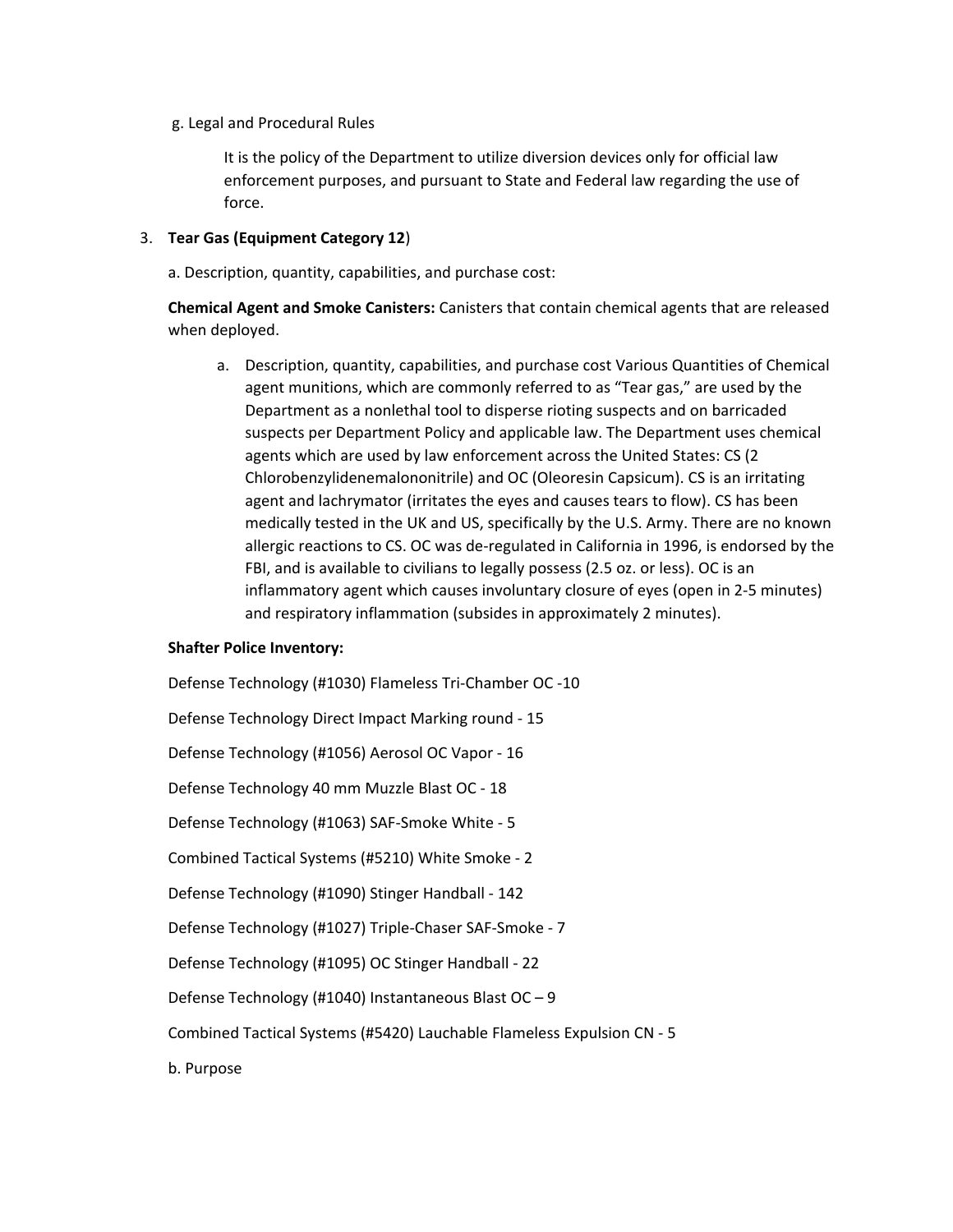To limit the escalation of conflict where employment of lethal force is prohibited or undesirable. Situations for use of the less lethal weapon systems may include but are not limited to:

i. Self‐destructive, dangerous and or combative individuals.

ii. Riot/crowd control and civil unrest incidents.

iii. Circumstances where a tactical advantage can be obtained.

iv. Potentially vicious animals.

v. Training exercises or approved demonstrations.

c. Authorized Use

Only officers who have received POST certification in the use of chemical agents are authorized to use chemical agents.

d. Training

Sworn members utilizing chemical agent canisters are certified by POST less lethal and chemical agent instructors.

e. Lifespan

5 years from manufacturing dates

f. Fiscal Impact

No annual cost.

g. Legal and Procedural Rules

It is the policy of the Department to utilize chemical agents for official law enforcement purposes, and pursuant to State and Federal Law, including the Department's Use of Force Policy.

#### 4. **Projectile Launch platforms and associated munitions (Equipment Category 14**)

a. Description, quantity, capabilities, and purchase cost:

**40 MM Launchers and Rounds:** 40MM LMT Launchers are utilized by Department personnel as a less lethal tool to launch impact rounds.

**LEWIS MACHINE & TOOL CO., 40 MM MULTI‐SHOT LAUNCHER**, cost: Acquired by Shafter Modified Community Correctional Facility ("MCCF") closure, quantity: 2. The 40MM Multi‐Shot launcher is a tactical Multi‐Shot launcher.

**DEFENSE TECHNOLOGY, 40MM LMT SINGLE SHOT LAUNCHER**, cost: Acquired by MCCF closure, quantity: 5. The 40MM Single Launcher is a tactical single shot launcher.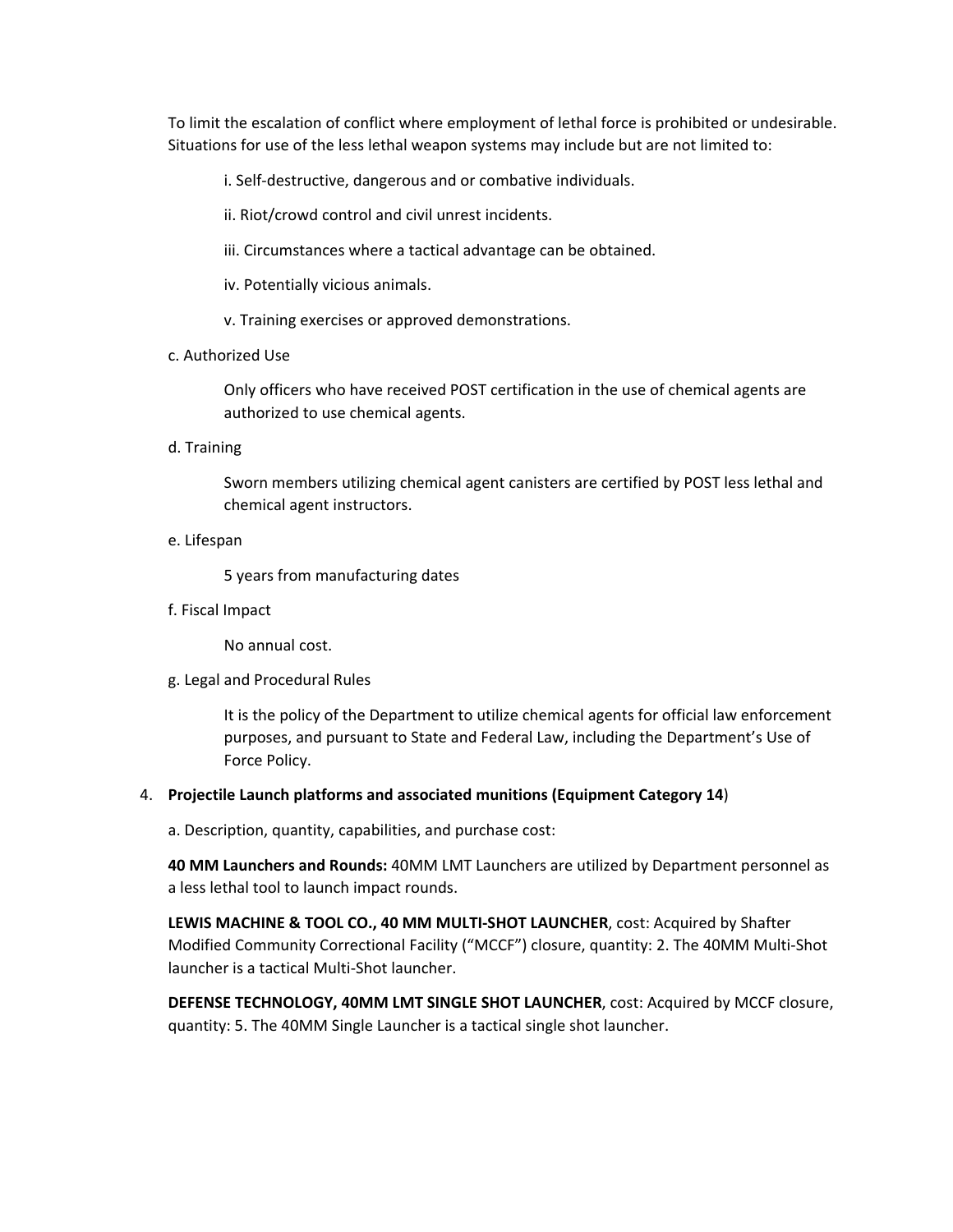**DEFENSE TECHNOLOGY, 40MM EXACT IMPACT SPONGE**, #6325, cost: Acquired by MCCF closure, quantity: 115. A less lethal 40mm lightweight plastic and foam projectile fired from a single 40mm launcher with a rifled barrel. The 40mm Exact Impact Sponge Round provides accurate and effective performance when fired from the approved distance.

b. Purpose

To limit the escalation of conflict where employment of lethal force is prohibited or undesirable.

c. Authorized Use

Situations for use of the less lethal weapon systems may include, but are not limited to:

- 1. Self‐destructive, dangerous and/or combative individuals.
- 2. Riot/crowd control and civil unrest incidents.
- 3. Circumstances where a tactical advantage can be obtained.
- 4. Potentially vicious animals.
- 5. Training exercises or approved demonstrations.
- d. Training

Sworn members utilizing 40MM less lethal chemical agents or impact rounds are trained in there use by POST certified less lethal instructors.

e. Lifespan

20‐25 years.

f. Fiscal Impact

No annual cost.

g. Legal and Procedural Rules

It is the policy of the Shafter Police Department to utilize the 40mm for official law enforcement purposes, and pursuant to State and Federal law, including those regarding the use of force.

- 5. **Bean Bag (Equipment Category 14**)
	- a. Description, quantity, capabilities, and purchase cost:

**Less Lethal Shotgun:** Less Lethal Shotgun is used to deploy the less lethal Safariland 12‐gauge Drag #3027 Stabilized Beanbag Round.

**REMINGTON LESS‐LETHAL SHOTGUN**, cost: Acquired from the MCCF Closure, quantity: 11. The Remington 870 Less Lethal Shotgun is used to deploy the less lethal Safariland 12‐gauge Drag #3027 Stabilized Beanbag Round. The Safariland Beanbag Round can be used up to a distance of 75 feet. The range of the weapon system helps to maintain space between officers and a suspect reducing the immediacy of the threat which is a principle of De‐escalation.